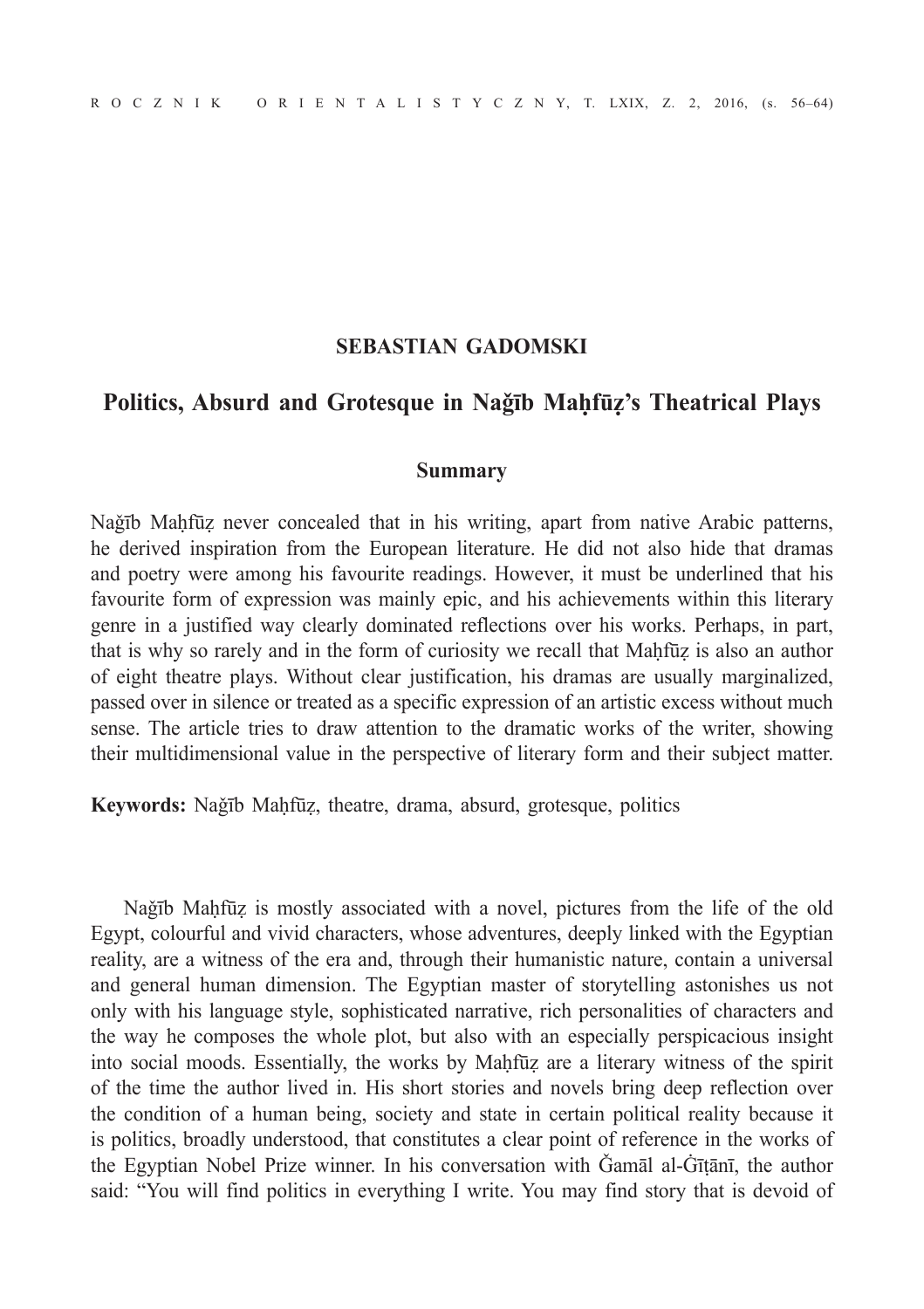love, or anything else, but not of politics, because that is the axis of all our thought"*.* 1 Politics defined and understood in many different ways was an impulse to reflection, which brought fruit in the form of literary works being on the one hand the author's discussion with reality, and on the other hand his own opinion about it. While looking for the truth about Egypt and the world contemporary to him, he constantly strived for optimal way of artistic expression, which would fully reflect his creative thought, harmoniously combining the dimensions of content and of form. Maḥfūẓ never concealed that, apart from native Arab patterns, he derived inspiration also from the European literature. Many times, he mentioned his fascinations with Russian, French and English artists. He also did not hide that dramas and poetry were among his favourite readings. As an artist he never limited his both creative and cognitive horizons to one genre or movement. With a lightness and artistry of a true master, he freely played among various styles passing from realism to grotesque. However, it must be underlined that the author used mainly epic, and his achievements within this literary genre in a justified way clearly dominated the directions of reflection over his works. Perhaps, in part, that is why so rarely and in the form of curiosity we recall that Maḥfūẓ is also an author of eight theatre plays. Without clear justification, his dramas are usually marginalized, passed over in silence or treated as a specific expression of an artistic excess without much sense. Nehad Selaiha writes about it with a visible regret and unhidden grievance in the Introduction to the English translation of the collection of Maḥfūẓ's four dramas, emphasising the necessity to revise such an approach and, above all, to carefully explore the artist's dramatic output.2 It seems that recent years bring some hope in this matter; however the Egyptian author's dramatic works still remain poorly known.

Naǧīb Maḥfūẓ many times mentioned his experience with theatre and literature designed for stage. In his interview for "Al-Masrah" magazine in 1979 he said: "My relationship with theatre as a spectator goes back to distant past. In my childhood, I went with my father to a few plays by Ar-Rayḥānī and Al-Kassār. (…) When I started my literary education, theatre plays naturally took an important position on my reading list. I read everything what I could get from the works by Greek authors, Goethe, Shakespeare and others. (…) I gave as much attention to dramas as to poetry, novels and short stories."3 Despite his unconcealed inclination to theatre, for many years of his literary career, Maḥfūẓ did not attempt to face drama as a form of artistic expression. Numerous times, he very positively spoke of theatrical achievements of Tawfīq al-Ḥakīm, whom he greatly admired and respected both as an artist and as a man, but Mahfūz himself stuck to prose.<sup>4</sup> Several times, he suggested that in the light of such a huge talent as al-Ḥakīm, his own dramaturgic attempts would come off poorly, what would make him feel bad. However, it turned out that theatre itself demanded Maḥfūẓ, seeing in his novels an attractive and

<sup>&</sup>lt;sup>1</sup> Nağīb Maḥfūz as cited in Gamal al-Ghitani, *The Mahfouz Dialogs*, transl. H. Davies, Cairo 2007, p. 116.<br><sup>2</sup> Cf. Nehad Selaiha, *Introduction*, in: Naguib Mahfouz, *One Act Plays 1*, Cairo 1989, pp. 9–22.<br><sup>3</sup> Nağīb Mah

*al-ibdā'iyya*, "Masraḥunā", 19.12.2011, No. 231, p. 22.

<sup>4</sup> Cf. *Asātiḏatī li-Naǧīb Maḥfūẓ*, ed. Ibrāhīm 'Abd al-Az ̒ īz, Al-Qāhira 2002, pp. 73–75.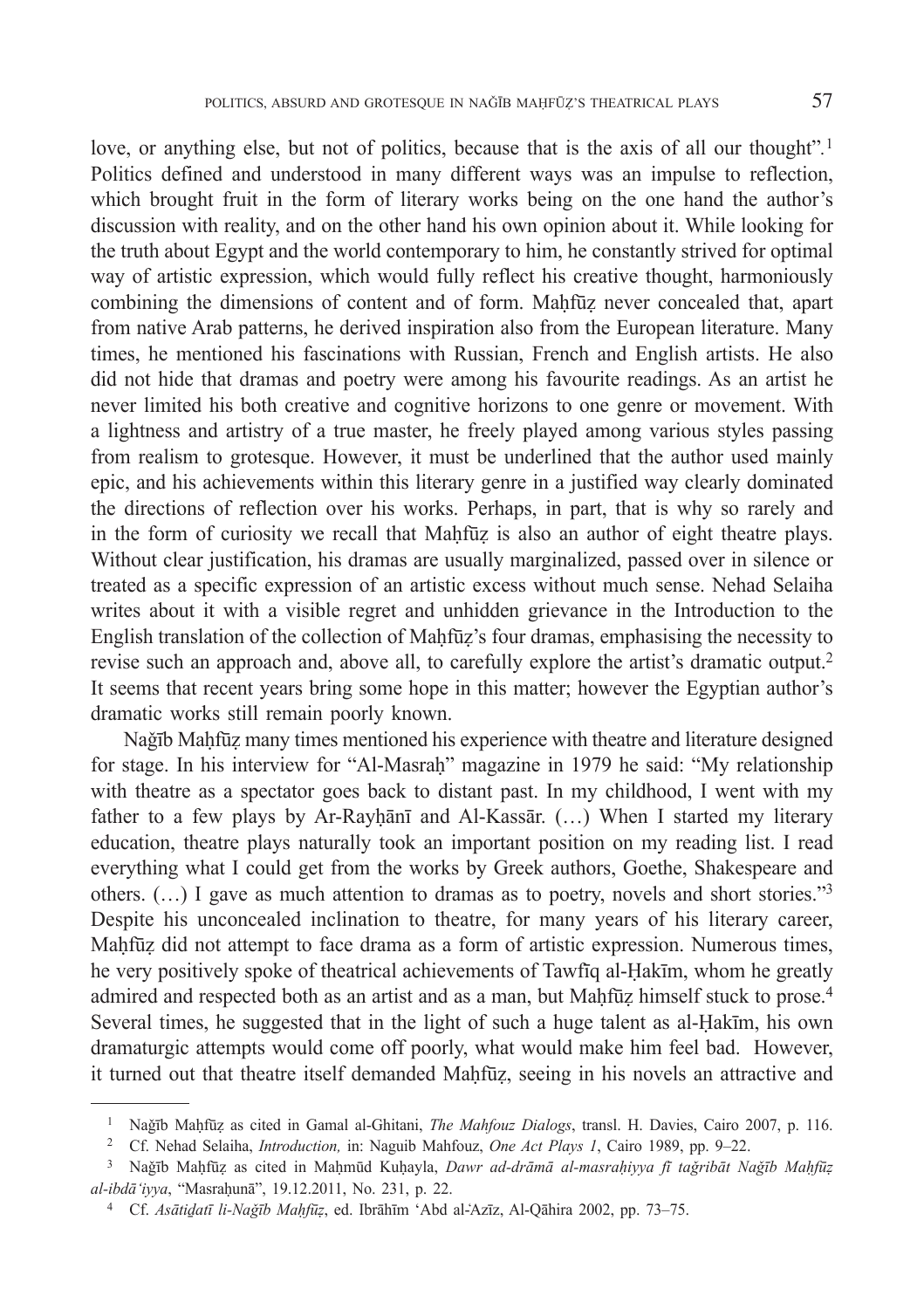interesting material for staging. In 1958, the crew of Al-Masrah al-Hurr (The Independent Theatre) staged the adaptation of *Zuqāq al-Midāqq* ("Midāqq Alley") arranged by Amīna as-Sāwī and directed by Kamāl Yāsīn.<sup>5</sup> The spectacle was a great success, which only encouraged artists to work on the staging of the first part of the famous trilogy titled *Bayn al-Qaṣrayn* ("Palace Walk")*.* Soon Egyptian theatres staged adaptations of Maḥfūẓ's other works such as: *Al-Liṣṣ wa-al-kilāb* ("The Thief and the Dog"), *Bidāya wa-nihāya* ("The Beginning and the End"), *Qaṣr aš-Šawq* ("Palace of Desire"), *Hams al-ǧunūn* ("Whisper of Madness"), *H̠ān al-H̠alīlī* and *Mīrāmār.* They enjoyed lesser or greater popularity and gained both positive and not very high assessments from critics. It is rather hard to say that this relatively big number of stage adaptations of the author's works was a factor influencing his decision to get closer to the theatre language. It is worth mentioning that Maḥfūẓ's experience with working on film production as a scriptwriter was not very successful. He said: "To be honest I was not happy writing scripts. As a writer you are a master of your own work, and this was a kind of common creation. You say to <sub>v</sub>go right" and another person claims that it is better to *go left*".<sup>6</sup> The individualism and vision of artistic work were more important for the writer than the financial profits and success in the film industry. Eventually, as he recalled himself, he participated in the production of around 30 films.<sup>7</sup>

The thought of writing a drama grew in the artist for some time and was connected with particular aesthetic and life experiences. It finally became a need to search for a new language or a new medium, rather than a simple pursuit of ambitions. Mahfūz said: "Absurd movement which appeared in the European literature and flourished in the '60s drew my attention. I liked the works that expressed it, especially by such authors as Ionesco, Sartre Albert Camus. My admiration to this movement was influenced by the harmonization of a content and form. The narrative form got the shape of absurd or grotesque and the similar thing occurs in relations to content. When I read the play *Endgame* by Samuel Beckett, I wrote for "Al-Masā'" newspaper a critical article, in which I interpreted it, explaining what it was about. Maybe Tawfīq al-Ḥakīm was the first one who wanted to follow this movement in Arabic literature, writing the play *Y*<sup>*a*</sup> *ta*<sup>*li*</sup> *aš-šağara*. I did not try to write in this style because I do not like writing only for the sake of following or copying. Then, the disaster of 5th June 1967 came. I felt that I lost balance and that a simple realistic form was not enough to express this situation, which, in my opinion, was close to grotesque. In the period between 1967 and 1970, something pushed me to the movement of absurd. I believed that it best expressed the situation we lived in."8 In 1969, the author published the collection of short stories titled *Taḥta al-miẓalla* ("Under the Umbrella" or "Under the Bus Shelter")*,* containing five dramas: *Yumīt wa-yuḥyī*,

<sup>5</sup> Cf. Maḥmūd Kuḥayla, *Ad-Drāmātūrǧiyā 'inda Naǧīb Maḥfūẓ*, www.arrafid.ae/arrafid/p21\_12-2012 (17.10.2015).  $\frac{6}{5}$  Naặīb Maḥfūẓ as cited in Gamal al-Ghitani, op. cit., p. 133.

<sup>7</sup> Ibid., p. 133.

<sup>&</sup>lt;sup>8</sup> Nağīb Mahfūz, Şafhāt min mudakkirātihi wa-adwā' ğadīda 'alà adabihi wa-hayātihi, ed. R. an-Naqqāš, Al-Qāhira 1998, p. 336.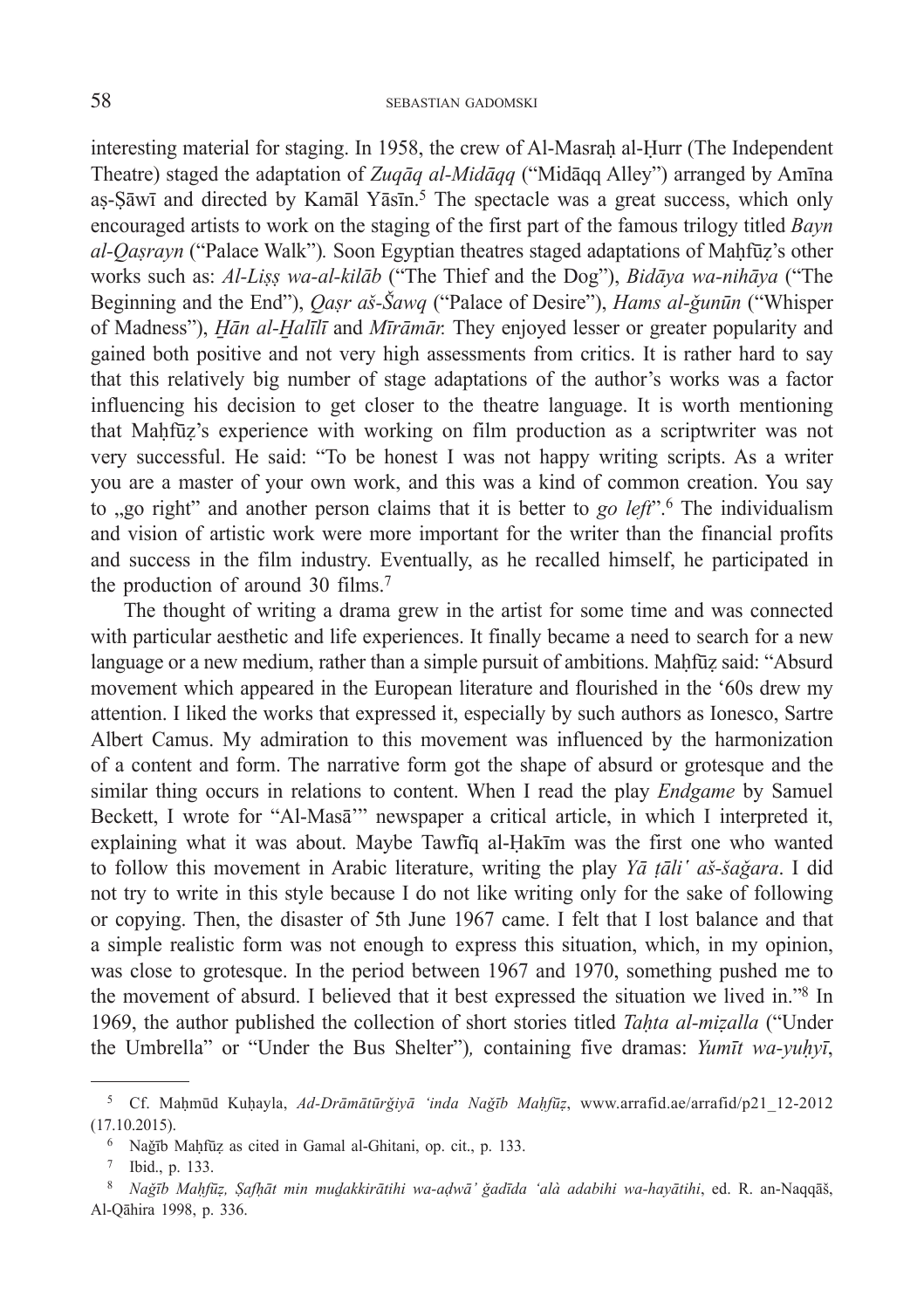("Death and Resurrection"), *At-Tirka* ("The Legacy"), *An-Naǧāt* ("The Rescue"), *Mašrū' li-al-munāqaša* ("A Draft Proposal") and *Mahamma* ("The Task")*.* The collection from 1973 *Al-Ǧarīma* ("The Crime") included the drama *Al-Muṭārada* ("The Chase"), and the volume *Aš-Šayṭān ya*'*iẓ* ("The Devil Preaches") from 1979 contained two theatre plays: *Al-Ǧabal* ("The Mountain") and *Aš-Šayṭān ya*'*iẓ.* Maḥfūẓ's plays were very quickly staged. Soon after the volume *Tahta al-mizalla* was issued, the director Ahmad Abd al-Halim decided to put on stage the three plays published in it: *Yumīt wa-yuḥyī*, *At-Tirka* and *An-Naǧāt.* Prominent actors starred in the plays; there were among others: Sanā' Ǧamīl, Ǧalāl aš-Šarqāwī and 'Āyda 'Abd al-Az ̒ īz. Nihād Ṣulayḥa wrote that the excellent cast and literary popularity of Maḥfūz ensured the success of the spectacles.<sup>9</sup> However, the success among audience did not translate into positive assessments and high opinions of critics. Maḥfūẓ's plays were criticized for being intellectual exercises or dialogued stories, without noticing their theatrical potential.10 As a matter of fact, the writer did not become discouraged by this coldly received debut and, as he had indicated earlier, he published three more theatre plays. Eventually, however, after 1979, he never got back to writing dramas.

From the perspective of time, one can ask a question why Maḥfūẓ's works were so criticized and whether they were really as poor as it was claimed then. What is interesting is that the above mentioned dramas were not published in separate collections and were parts of subsequent volumes of short stories. We can assume that Mahfūz somehow incorporated them into a broader project, where they took place next to the prose works. It seems that the author treated them as an integral element of his artistic communication, in which the division into literary genres was not very important. It could have been a completely peripheral issue for him. Of course, we can also presume that Maḥfūẓ was not entirely confident debuting in drama and, therefore, he included it into the cycle of prose, in which he felt freely, trying to somehow mitigate the assessment of readers and critics. No matter what was the truth, this seemingly trivial editing issue could have had a great significance and influence on the reception of his works. Critics, used to reading Maḥfūẓ's realistic prose, faced a difficult challenge to assess quite a surprising literary proposal. On the one hand, the writer derived clearly from the stylistics of absurd and grotesque, on the other hand, in one volume, he combined prose with drama. Maybe, there was too much innovativeness and individualism going beyond the frames of the Egyptian literary mainstream of those times. Only after some years, Sāmī H̠ašba admitted that the critical tone of opinions on Maḥfūẓ's theatrical plays was too severe and not fully justified.<sup>11</sup> Nevertheless, the first assessments had an impact for many years on the way the dramas of the Nobel Prize winner were perceived, creating unfair stereotype.

Organizing the reflection over the subject of our studies, we often strive for clear and straightforward systematization of our knowledge based on genological qualifications,

 <sup>9</sup> Cf. N. Selaiha, op. cit., p. 9.

<sup>10</sup> Ibid., p. 10.

<sup>11</sup> Ibid., p. 11.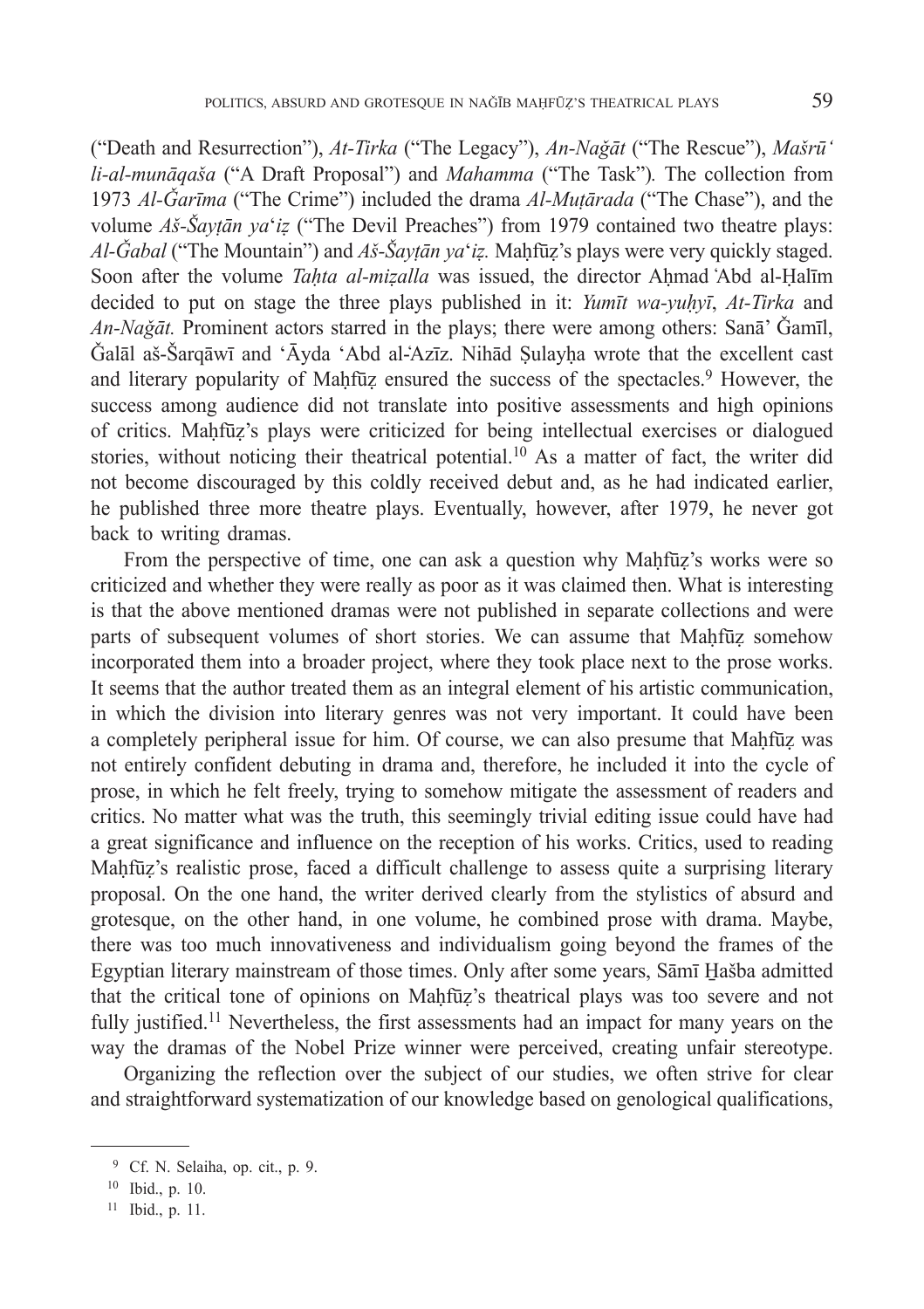chronological scheme etc. In the case of Maḥfūz's theatrical plays, such a treatment may bring the risk of too reductionist approach, which omits some features and excessively highlights the others to show some general rule of a synthetizing nature. Therefore, I treat my deliberations only as a stimulus to further reflection on dramatic output of the Egyptian writer, leaving an open space for the development of optimal way to describe the complex of phenomena contained in it.

Maḥfūẓ's theatrical plays, no matter how they differ from one another, have an important point of reference: politics. Politics is not perceived here as a simple game of power and its maintenance, but it is understood as a way of building and functioning of a particular community. Thus, the image of the condition of the Egyptian society in a broad dimension, including mechanisms conditioning and organizing its life, became a subject of the artistic reflection and commentary. Maḥfūẓ clearly indicates what a direct impulse for him to speak up and formulate his communication exactly this way was. The experience of the lost war of 1967 shocked the whole Egyptian society with its elite at the head. A lot of artists entirely suspended their artistic activities for some time, undergoing a painful stage of a shock. It turned out that the event, and actually the range of military and political events, overturned their whole order. It is worth mentioning that the consequences of the Arab disaster of 1967 show simultaneously how tight the relations between cultural life and social and political life were – in Egypt and in different parts of the Arab world in the period preceding this notorious date. In the political dimension, we can talk about the difficult test that showed devaluation, or actually ineffectiveness, of Nasser's doctrine, which was strongly promoted and propagated as the most effective way to build Arab position in the regional and global system. In the cultural perspective, this political failure revealed shallowness and superficiality of the idea, whose ambition was to create a modern, proud and aware of its values society. Suddenly, the sense of the whole system, and even the model of interpersonal relations based on it, could be questioned. Maḥfūẓ, as an insightful observer of Egyptian everyday life, very strongly experienced this difficult history lesson. In his first after-war collection, he tried to capture the mood of that period and decided to do it using a wide range of instruments given by the literary convention of grotesque and absurd. Fāṭima Mūsā wrote that the collection titled *Tahta al-mizalla* surprised the readers with its style and atmosphere of fear, anxiety and confusion.12 Maḥfūẓ created a unique theatre of anxiety. He broke the fossilized decorum, showing the impairment of the system, fragility of social relations, superficiality, ineffectiveness, and even oppressiveness of the doctrines adopted. He went beyond the narrative placed in the mimetic reflection of real world. He used poetics of dream, surrealism and psychologism.

The play titled *Yumīt wa-yuḥyī* is the clearest and the most straightforward attempt to get over a failure of 1967. The allegoric characters: the Man, the Woman, the Giant, the Doctor and the Beggar are presented in the symbolic, slightly unreal space composed around the palm, waterwheel and Pharaonic mustabas. This specific entourage, despite its

<sup>12</sup> Cf. Fāṭima Mūsà, *Naǧīb Maḥfūẓ wa-taṭawwur ar-riwāya al-'arabiyya*, Al-Qāhira 1999, p. 163.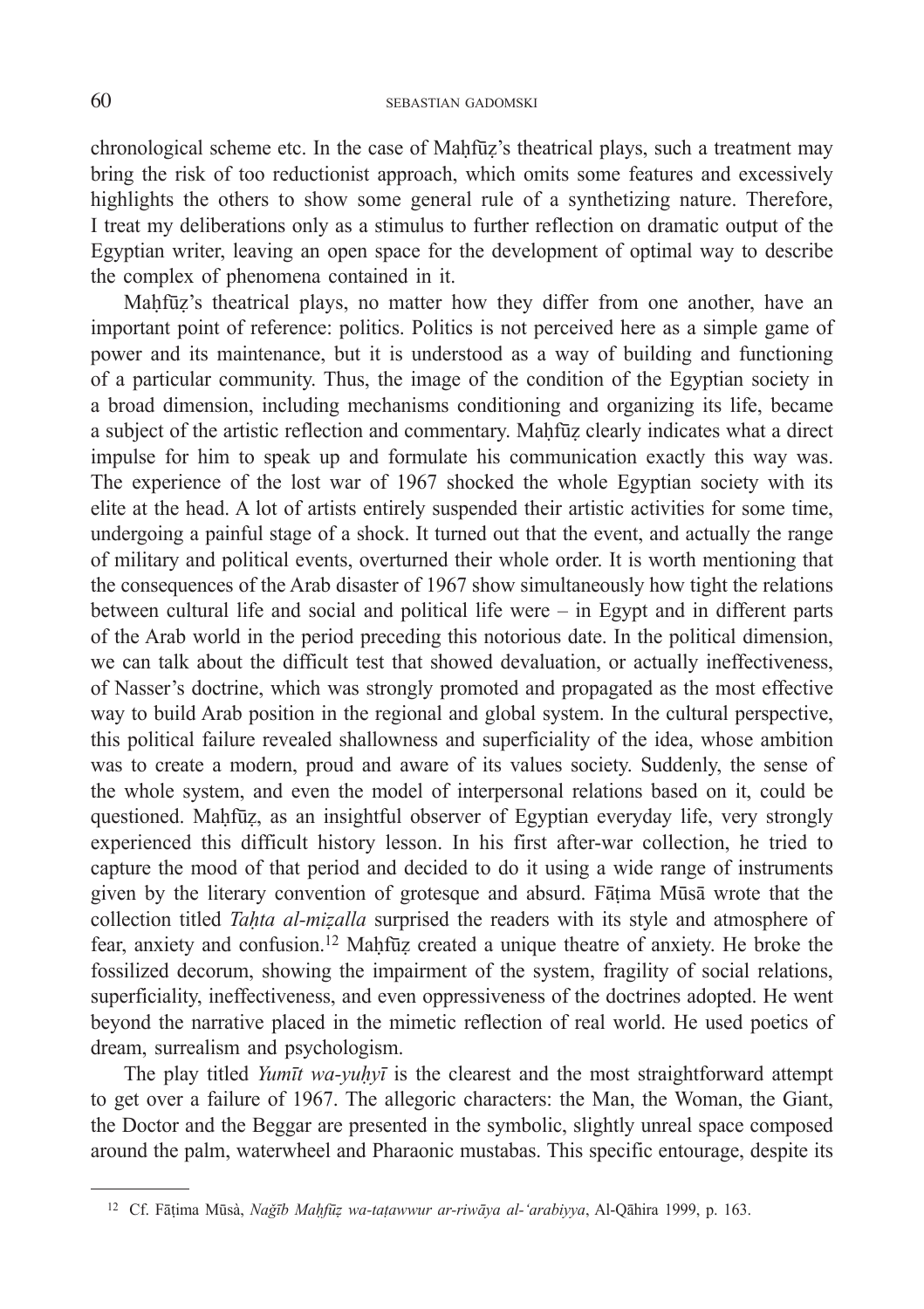mysterious and quite gloomy character, is not anonymous. It clearly refers to the Egyptian reality. The whole action of the play takes place in this single unchanged location.

Maḥfūẓ composes the play as a sequence of four subsequent meetings, during which the Man talks with the Woman, the Doctor, the Giant and the Beggar. The passage between the sequences is quite harmonious, although maintained in the convention of an oneiric vision. Each stage reveals the character of the Man, gives broader picture of his experience, feelings and ambitions and shows the gradual process of self-reflection stimulated by the meetings.

The beaten Man is lying under the tree, when the Woman approaches him and gently wakes him up. They start the conversation:

"Woman: Are you better now? (The man does not answer, but looks his normal self) Woman: Take a deep breath. It's a fine day today. Man: Nothing is fine. Nothing at all. Woman: The weather is, at least. It's all right. Man: Nothing will ever be right or fine from this day onward."13

The last sentence may be treated as a motto of the whole work. The main hero of the drama is its sender and receiver: the Man, because his life is totally overturned. The conversation with a Woman means a confrontation of two world orders, or two visions of life. The vision of the Woman assumes reconciliation with fate, consent, compromise and emersion in the immanent warmth of a family. Despite being tempted by the Woman's proposal, the Man sees the world as a space for fulfilling life mission or task which is to keep the glory of ancestors. The failure increases his sense of responsibility and respect toward great works of the past. At the same time, the failure overturns his world and order. He does no longer know what life and death are. He does not know who a hero is: "a warrior or a man of peace."14

The meeting with the Doctor is an attempt to diagnose the condition of the Man. The doctor confirming the subsequent symptoms of the disease claims that it is not a single case, but a plague. He says: "You talk as though (…) a plague spreads…"15 It is easy to guess that by the plague we should understand the concrete political ideology which conquered nearly the whole society, putting it into a specific condition. The Doctor proposes a therapy which will consist in the change of the whole lifestyle and worldview. The words that nothing will be the same again sound as echo. When the mocking laugh of the enemy is heard in the background, and the Man is thinking about revenge, the Giant appears. It embodies a global superpower which eagerly will help in the confrontation with the stronger opponent, but it has its own demands. Accepting its conditions will mean another blow and another painful experience. So the hero hesitates. It seems that

<sup>13</sup> Naǧīb Maḥfūẓ, op. cit., p. 135.

<sup>14</sup> Ibid., p. 143.

<sup>15</sup> Ibid., p. 144.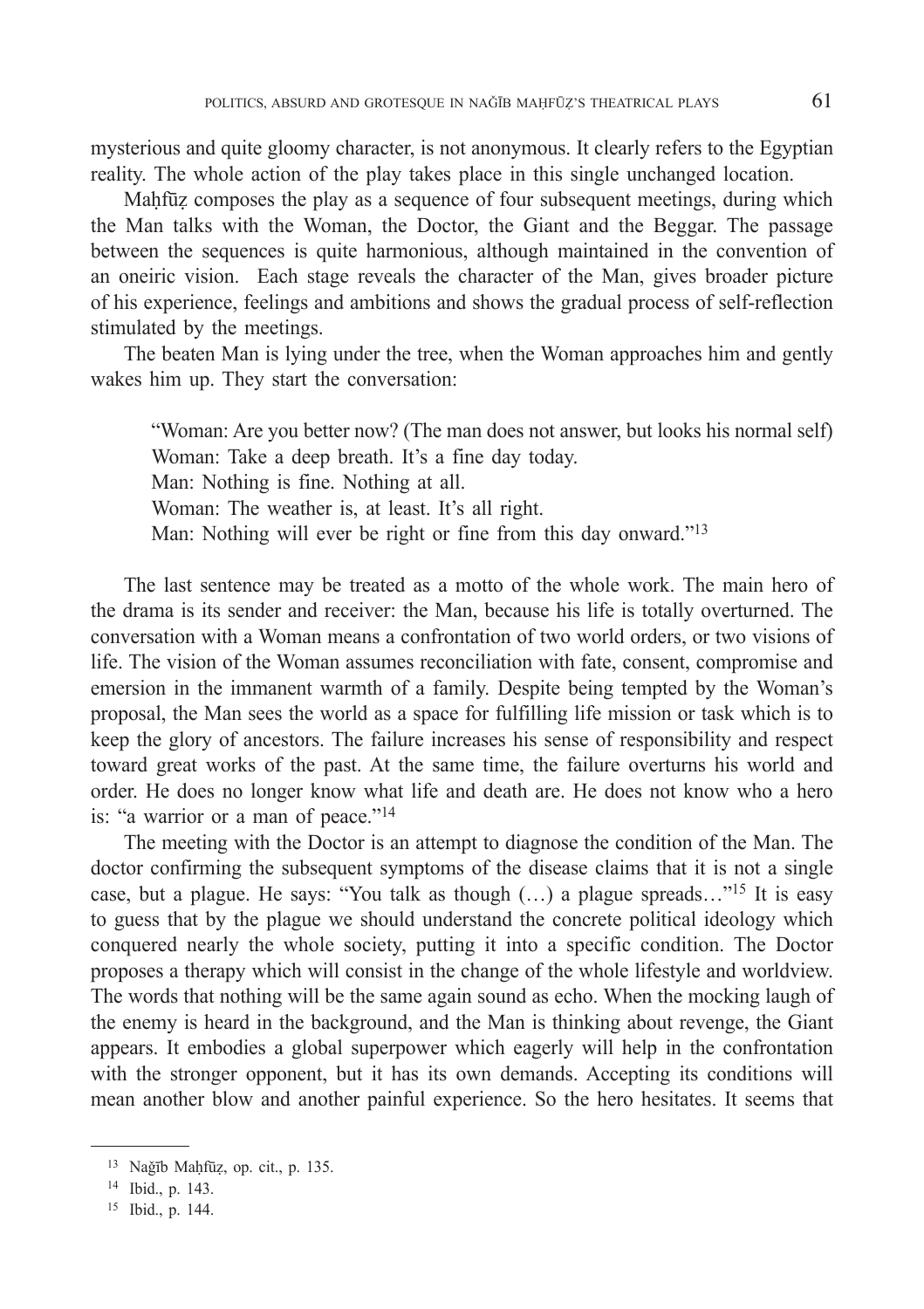the meeting with the Beggar leaves the strongest impression on the Man. This character, appearing out of nowhere, embodies, by his attitude, rebellion and constant readiness to fight for his rights because, as he says, revolting is better than being a stone and freedom is better than security itself.16 At the same time, the Beggar has fulfilled the criteria to be cured presented by the Doctor, which means that he has started to function against the rules commonly deemed as logical. Finally, the Man, changed by this meeting, declines the proposal of the Giant. Their quarrel is wakes up the mustabas sleeping in the shadow, the mysterious characters that together with the hero, in one row, go in the direction of the enemy, whose identity is easy to guess.

Maḥfūẓ juxtaposes characters-symbols incorporating attitudes, positions and perspectives of the participants and witnesses of the bitter experience of the failure in the conflict with Israel. He avoids direct criticism, although the words of the Beggar directed to the mysterious manager of the institution which had a guardianship over the Beggar are quite pungent: "You see, it's true he was honest, fair and kind but he was also too damned fond of discipline. Almost an obsession with him. And he enforced it with near astronomical precision and no questions asked."<sup>17</sup> It is difficult not to find even a slight assessment of Nasser's policy. However, there is no point in searching in the drama for insightful analysis of causes and mechanisms which led to the disaster. The author is rather concentrated on presenting the spirit and mind after the failure. The main ideological axis of the work is closely connected to the ethos of revolution. It is perceived as a positive change in a society, which, on the basis of its own power, strives to the satisfaction of its interests. Although they are not clearly specified, they constitute an intuitively perceived welfare of the nation. The past plays here an important role. The attitude toward it is ambivalent. The main character shows that the Past may be a motor of changes or an obstacle hiding the proper assessment of reality.

Other dramas from the collection *Taḥt al-miẓalla* strongly maintain the atmosphere dominating in the volume, although they have various subjects. *At-Tirka* is a contemporary morality play, full of allegories, with transparent plot, similarly to *Al-Mašrū' li-almunāqaša.* The issues touched upon include cultural identity, modernity and the role of contemporary art. The heroes of these works are individuals slightly distant from reality, such as the Writer from *Al-Mašrū' li-al-munāqaša* or the marionettes in the hands of fate tangled into the course of events in the drama *At-Tirka.* Both dramas *An-Naǧāt* and *Al-Mahamma* have forms similar to *Yumīt wa-yuḥyī.* Maḥfūẓ depicts in them human passions, desires and needs on the background of unstable social and political situation. The characters of these works are usually deprived of individual features. They do not have names and their motivations are not entirely clear. They find themselves in the absurd situations resembling nightmares. The Man from *An-Naǧāt* agrees to provide a shelter to the mysterious Woman running from the police. The *Young Man* from the play *Al-Mahamma* stuck in the desert falls into the hands of the unpredictable gang.

<sup>16</sup> Cf. Ibid., p. 170 and 172.

<sup>17</sup> Ibid., p. 171.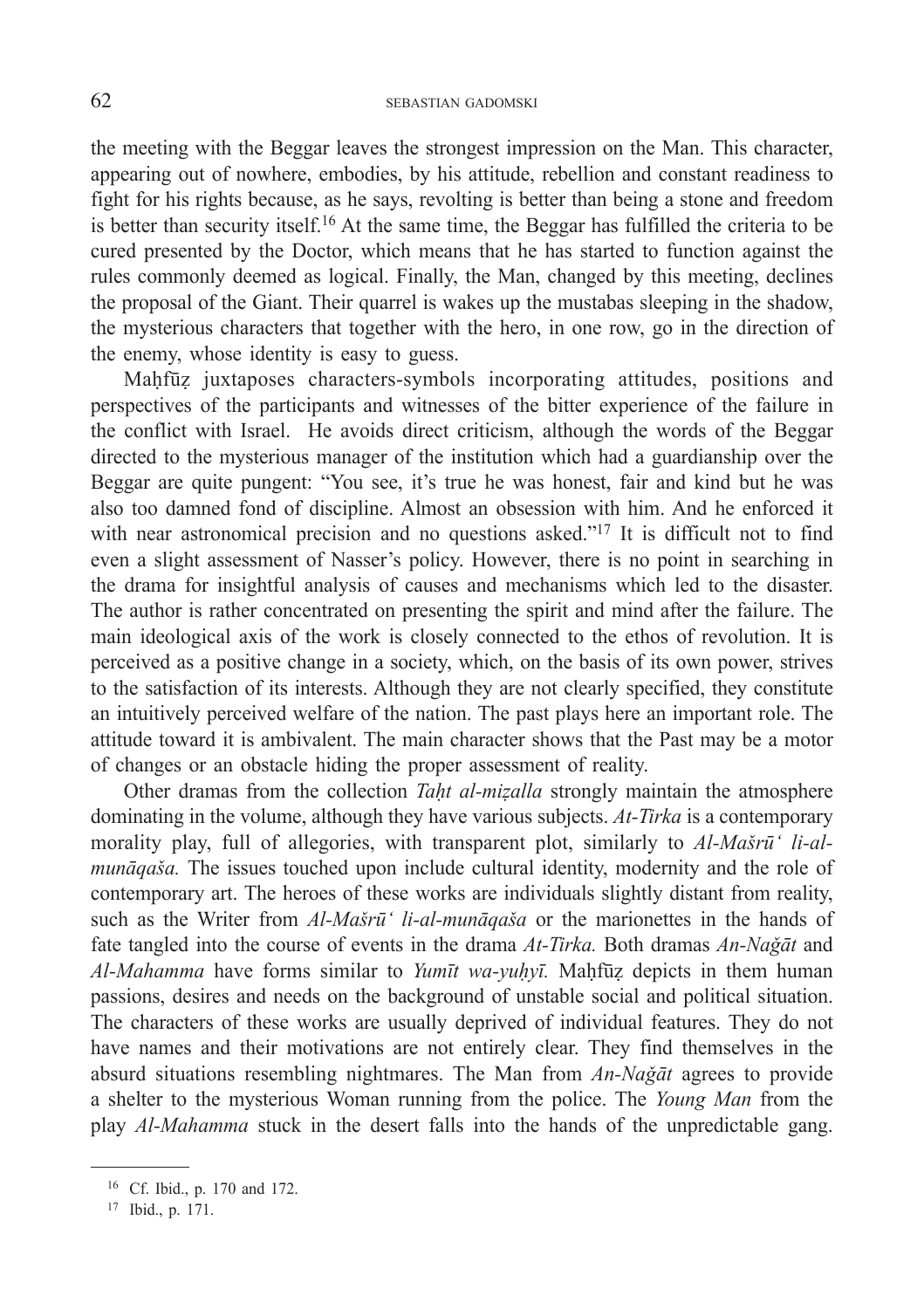From their vague conversations and plethora of thoughts the questions about freedom, justice and life duties emerge. They become keywords, or maybe just empty words, spells in the discussion, whose price is life. The works are dominated by the sense of danger, anxiety, and their plots are like a mirror reflection, slightly distorted though, of the dreams full of fears.

In the collection of short stories titled *Al-Ǧarīma* of 1973, Maḥfūẓ included one drama *Al-Muṭārada.* The play is an allegoric, surrealistic and universal story about human life and constant struggle with passions. The characters are symbols expressed with colours. The Black indicates death, which accompanies a man on every stage of his life. The Red embodies physicality and sensuality. The White symbolizes everything which is spiritual, ideal and often restrained, virtuous, moral, but, at the same time, succumbing to what is physical. The Red and the White compose one character, combining the dualism of the forces, tormenting a human being. They live their lives together and in different ways try to escape from the oppressive power of the Black. On all stages of their existential experience, they try to hide from it in work, career, family, home, madness and whims of middle age, and even in the marriage at elderly age. Their last common decision concerning the marriage is a boost of vitality, whose task is to convince themselves that they are still full of energy and are still escaping from death. Although the end of their lives is coming inevitably, the universal life cycle goes on. In the final scene of the drama, our attention is drawn by the mad wedding dance of the young and lively wife. She takes over the initiative and fulfils with her energy the microcosmos of the space, in which the action takes place.

Naǧīb Maḥfūẓ included his last two theatre plays in the collection of short stories titled *Aš-Šayṭān ya*'*iẓ* from 1979. The writer again used allegory, and the issues of politics and power were still in his field of interests. The drama *Al-Ǧabal* presents the image of revolution, the idea of spontaneous fight with social injustice. Mahfūz tries to deconstruct mechanisms which make lofty words suddenly become empty slogans, and change ambitious goal into the oppressive system of keeping the power. He juxtaposes reality and fantasy, tragedy and comedy drawing a caricature or grotesque image of reality. Reality devoid of sense and true values.

Similar subject appears in the play *Aš-Šayṭān ya*'*iẓ* inspired by the story *The City of Brass* from *One Thousand and One Nights.* The Genie locked in a bottle says his story, which in an allegoric way describes the eternal human desire to possess wealth and full power. The political domination quickly demands exclusiveness and changes into a cult, and the almighty Genie is to be its guard. However, it is not easy to control him. Whenever there is a chance, he turns his back on his master, causing his destruction. The words said in the final of the play by *Ifrīt* sound like memento: "Who rules according to the principles of faith does not need Satan powers."18

All above-mentioned dramas by Maḥfūz are polyphonic works in respect of their genre. The author synthetises anti-rationalist directions in order to, as it seems, capture

<sup>18</sup> Naǧīb Maḥfūẓ, *Aš-Šayṭān ya*'*iẓ*, in: *Al-Masraḥiyyat,* Al-Qāhira 2008, p. 269.